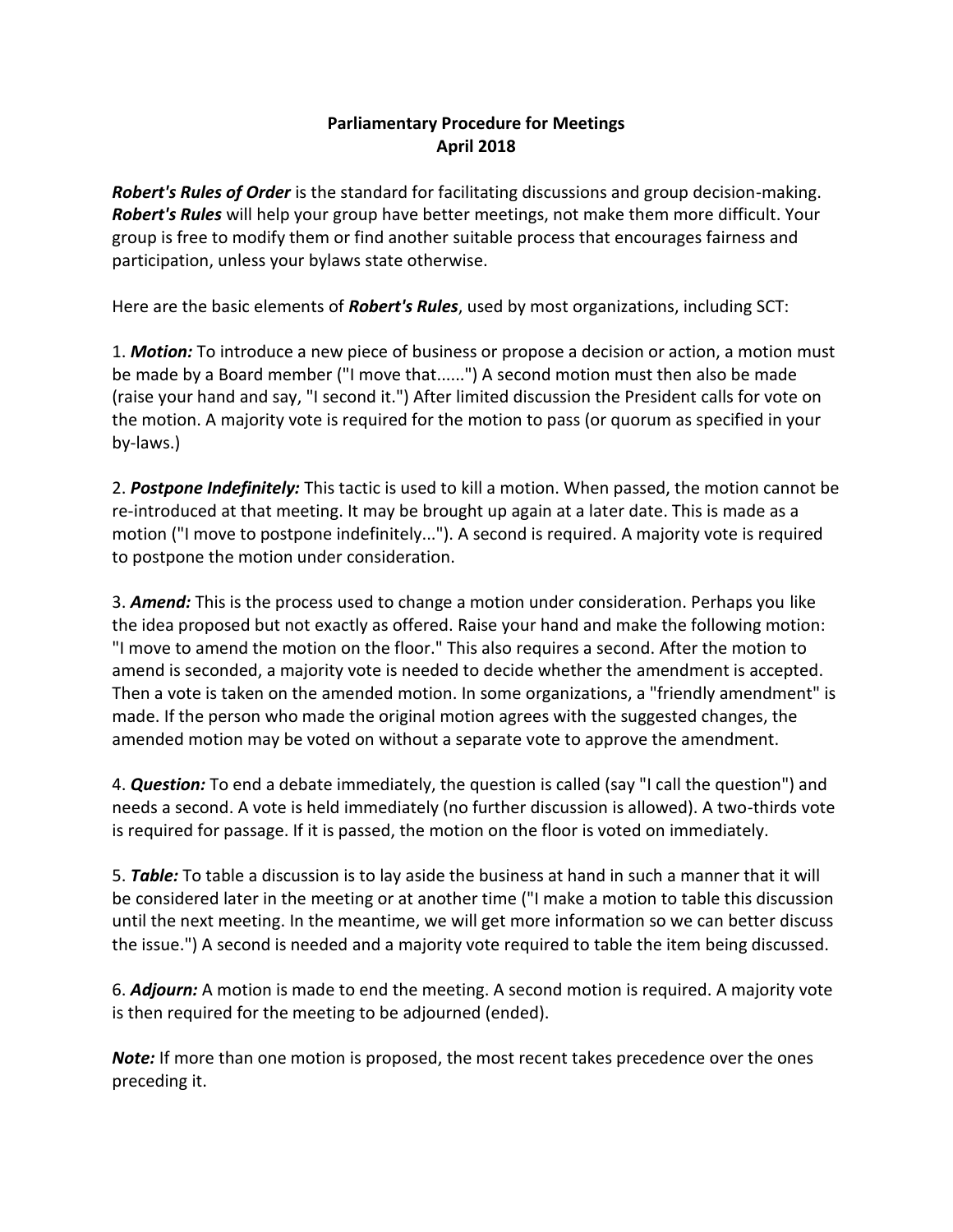In SCT Board meetings, usually only four motions are used:

- · To introduce (motion.)
- · To change a motion (amend.)
- · To adopt (accept a report without discussion.)
- · To adjourn (end the meeting.)

Remember, these processes are designed to ensure that everyone has a chance to participate and to share ideas in an orderly manner.

#### **Tips in Parliamentary Procedure**

· **A main motion must be moved, seconded, and stated by the chair before it can be discussed.**

· **If you want to move, second, or speak to a motion,** *raise your hand and address the Chair.*

· **If you approve the motion as is**, *vote for it*.

· **If you disapprove the motion**, *vote against it*.

· **If you approve the idea of the motion but want to change it**, *amend it or submit a substitute for it*.

· **If you want advice or information to help you make your decision**, *move to refer the motion to an appropriate quorum or committee with instructions to report back.*

· **If you feel they can handle it better than the assembly**, *move to refer the motion to a quorum or committee with power to act*.

· **If you feel that the pending question(s) should be delayed so more urgent business can be considered**, *move to lay the motion on the table*.

· **If you want time to think the motion over**, *move that consideration be deferred to a certain time*.

· **If you think that further discussion is unnecessary**, *move the previous question*.

· **If you think that the assembly should give further consideration to a motion referred to a quorum or committee**, *move the motion be recalled*.

· **If you think that the assembly should give further consideration to a matter already voted upon**, *move that it be reconsidered*.

· **If you do not agree with a decision rendered by the chair**, *appeal the decision to the assembly*.

· **If you think that a matter introduced is not germane to the matter at hand**, *a point of order may be raised*.

· **If you think that too much time is being consumed by speakers**, *you can move a time limit on such speeches*.

· **If a motion has several parts, and you wish to vote differently on these parts**, *move to divide the motion*.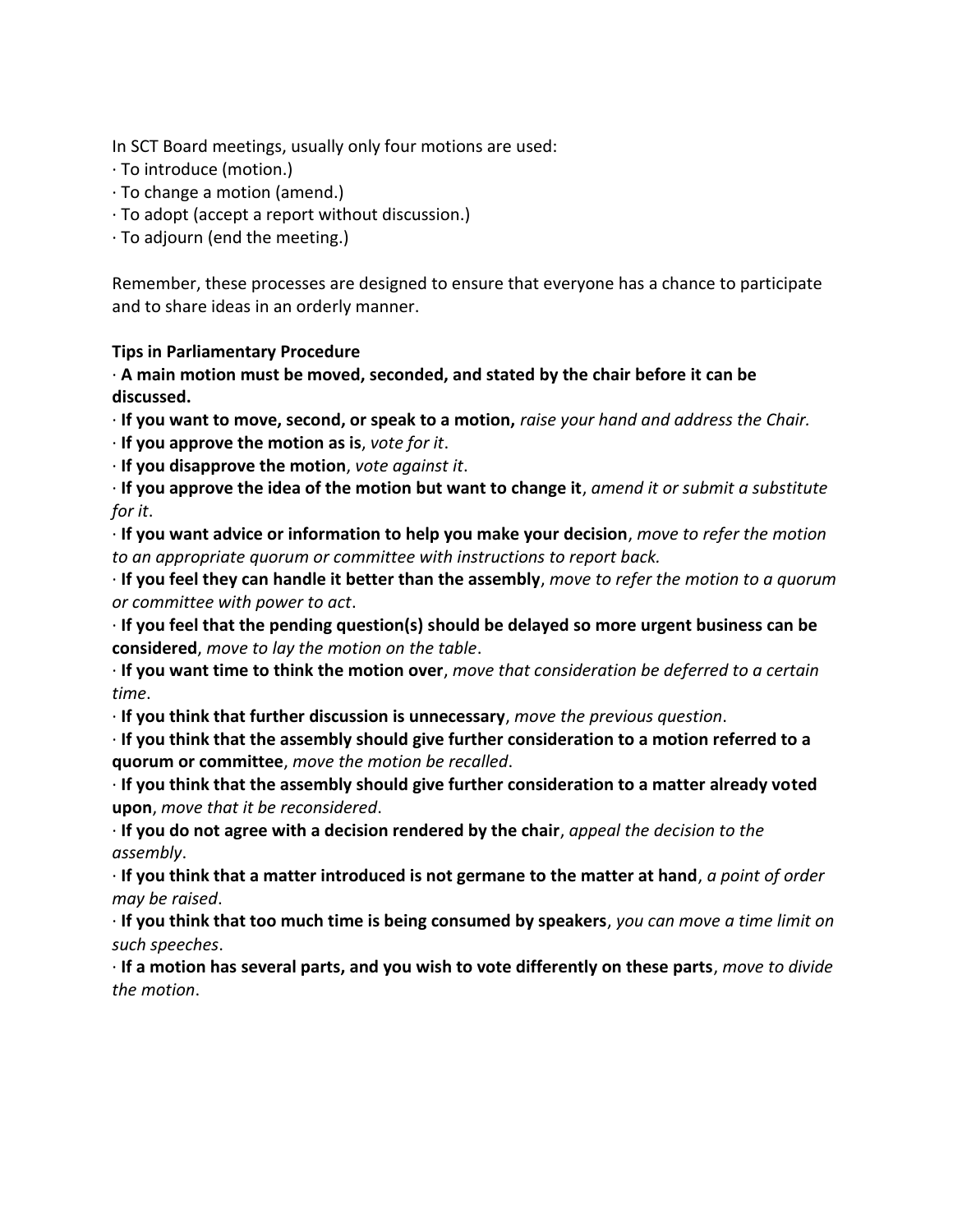# **IN THE MEETING**

#### *TO INTRODUCE A MOTION:*

Speak when no one else has the floor.

Raise your hand and wait until the chair recognizes you.

· Now that you have the floor and can proceed with your motion say "I move that...," state your motion clearly.

· Another member may second your motion. A second merely implies that the seconder agrees that the motion should come before the assembly and not that he/she is in favor of the motion. · If there is no second, the Chair says, "The motion is not before you at this time." The motion is not lost, as there has been no vote taken.

· If there is a second, the Chair states the question by saying "It has been moved and seconded that ...(state the motion). . ., is there any discussion?"

### *DEBATE OR DISCUSSING THE MOTION:*

- · The member who made the motion is entitled to speak first.
- · Every member has the right to speak in debate.
- · The Chair should alternate between those "for" the motion and those "against" the motion.
- · The discussion should be related to the pending motion.
- · Avoid using a person's name in debate.
- · All questions should be directed to the Chair.

· Unless there is a special rule providing otherwise, a member is limited to speak once to a motion.

· Asking a question or a brief suggestion is not counted in debate.

· A person may speak a second time in debate with the assembly's permission.

## *VOTING ON A MOTION:*

· Before a vote is taken, the Chair puts the question by saying "Those in favor of the motion that ... (repeat the motion)... say "Aye." Those opposed say "No." Wait, then say "The motion is carried," or "The motion is lost."

 $\cdot$   $\cdot$  A majority vote is more than half of the votes cast by persons legally entitled to vote.

 $\cdot$  A 2/3 vote means at least 2/3 of the votes cast by persons legally entitled to vote.

· A tie vote is a lost vote, since it is not a majority.

## *Process for SCT Board Meetings*

- Dates are set in advance by the President and announced by the Secretariat.
- Board members are asked to save the dates and allow at least two hours for the meetings
- The President, with input from the officers, sets the agenda. Any Board member or Committee Chair may submit requests or suggestions for the agenda to the President.
- The President will contact committee chairs in advance to submit written reports.
- Materials will be sent out electronically prior to the Board meeting.